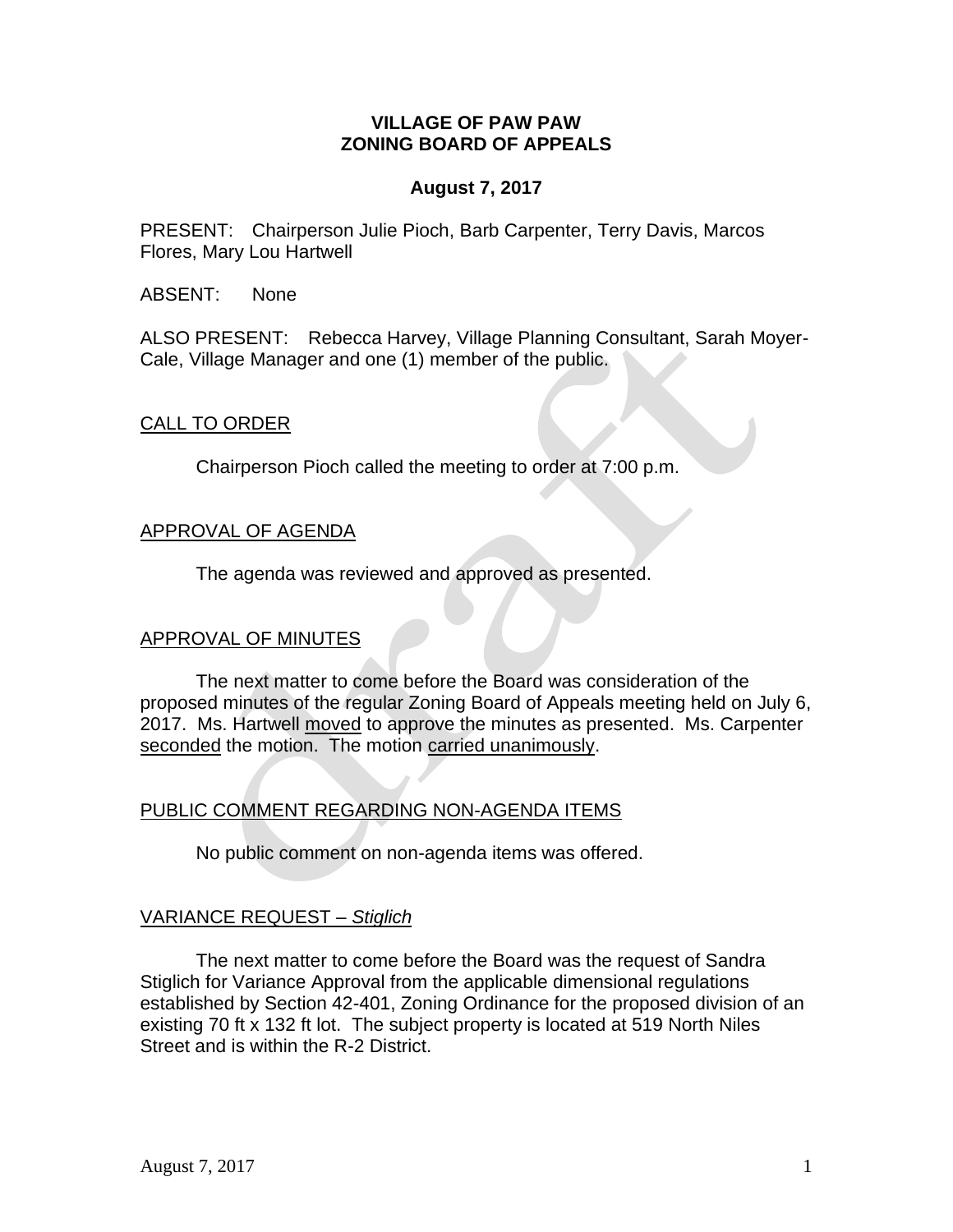Sandra Stiglich was present on behalf of the application. She explained that the property is currently occupied by two (2) single family dwellings and has been difficult to sell as such. She stated that, instead, there is a lot of interest in the property as two (2) separate parcels. Ms. Stiglich added that being able to sell and occupy the property as two (2) sites provides needed housing in the Village.

No public comment was offered on the matter.

General Board discussion ensued wherein the following elements of the application were reviewed:

- the subject property is a 68 ft x 132 ft corner lot (132 ft frontage on Drew Street; 68 ft frontage on Niles Street)
- the property is occupied by 2 single family dwellings and a garage (519 Niles Street and 217 Drew Street)
- both homes are provided access off Drew Street
- the use of the property is currently nonconforming
- the following land division is proposed:

## Parcel A –

- : 64 ft frontage on Drew Street
- : 4224 sq ft lot size
- : occupied by single family dwelling/garage
- : maintain existing driveway off Drew Street

Variance approval from the 66 ft frontage/lot width requirement and 8700 sq ft lot size requirement is needed.

Parcel B –

- : 68 ft frontage on Drew Street/72 ft frontage on Niles Street
- : 4760 sq ft lot size
- : occupied by single family dwelling
- : maintain existing driveway off Drew Street

Variance approval from the 8700 sq ft lot size requirement is needed.

The Board then proceeded with a review of the variance criteria set forth in Section 42-66. The following findings were noted:

1. The subject property currently complies with applicable dimensional requirements but is not large enough to divide into two (2) conforming lots; generally not held to be a 'unique physical circumstance' of the property.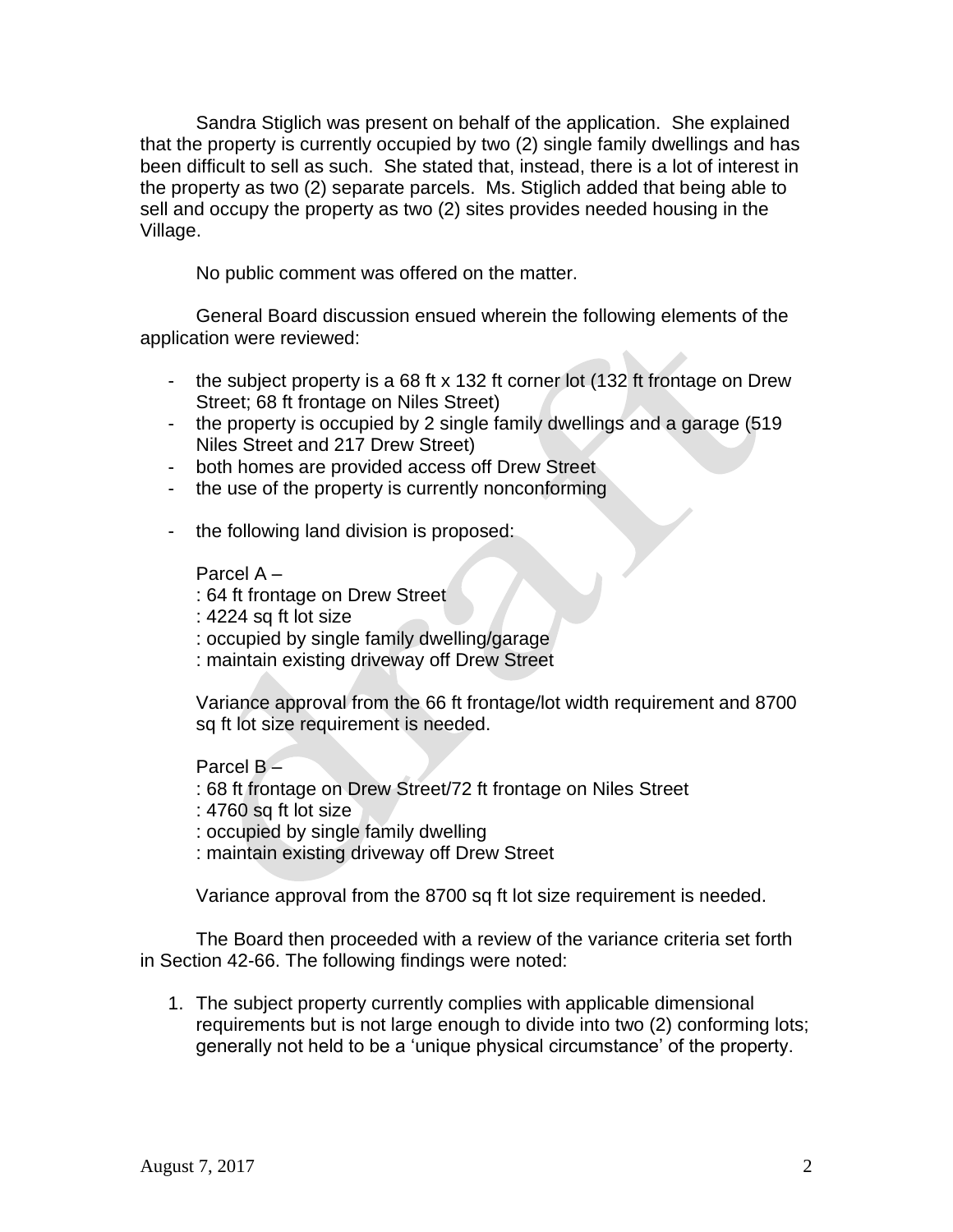- 2. The subject property is currently occupied by 2 dwellings so a denial of the variance would not prevent 'reasonable use' of the property, however, the proposed lot division would result in eliminating the 'nonconforming' status of the existing dwellings.
- 3. In considering impact on adjacent property, the proposed lot division will not alter the current density on the site nor allow density inconsistent with that allowed in the adjacent R-M District.
- 4. In considering the intent/spirit of the Ordinance, it was recognized that the lot division will not alter the current density on the site; will not change the frontage currently serving each dwelling; will not create any setback nonconformities or alter building spacing; and, will not result in any additional driveways.
- 5. In considering the public health, safety and welfare, it was noted that the proposed lot division will not alter the current density on the site nor result in additional building sites or driveways. It was further noted that the proposed lot division will incentivize home ownership in a previous rental situation.
- 6. The condition of the property is not of a 'general or recurrent nature' and does not justify an amendment to the Ordinance.

Hartwell then moved to grant variance approval from the 66 ft lot width/frontage requirement and 8700 sq ft lot size requirement set forth in Section 42-401 to allow for the proposed establishment of Parcels A and B as set forth in the application. She stated that variance approval is granted based upon the application presented and the findings of the Board on the variance criteria set forth in Section 42-66, Zoning Ordinance, specifically those related to impacts on adjacent property, intent/spirit of the Ordinance and public health, safety and welfare considerations. Ms. Carpenter seconded the motion. The motion carried unanimously.

Chairperson Pioch reminded the applicant that the actual division of the lot will require Village Council approval.

## ONGOING BUSINESS

No Ongoing Business was scheduled for Board consideration.

## NEW BUSINESS

No New Business was scheduled for Board consideration.